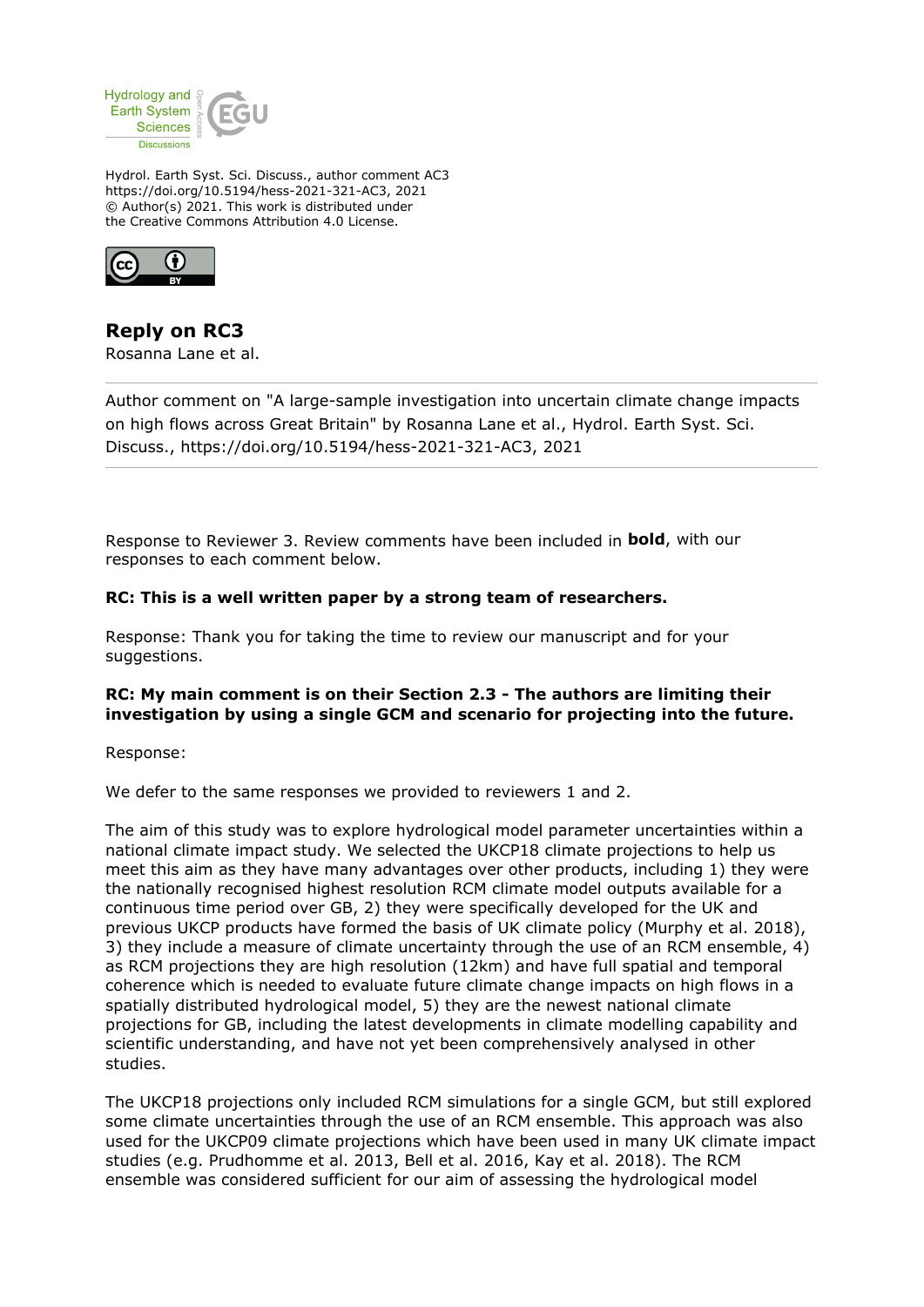uncertainties within a national climate impact study. Importantly, we also found that minor differences between the RCM runs resulted in a huge variation of hydrological implications, showing that the RCM parameterisations which may be expected to be less influential were crucial after all. We are aware that the use of a different GCM would produce differing results, and this limitation is recognised in our discussion (lines 445-452). In response to all reviewers commenting on the use of a single GCM, we will clarify why the UKCP18 product was chosen in section 2.3. We will also make the limitations of this clearer in the discussion, adding that other GCMs may result in different precipitation trends into the future.

UKCP18 also only included RCM projections for the RCP8.5 scenario. We considered this the most important scenario to look at for two reasons: 1) it shows the 'worst case' and so will most likely show the largest expected changes, 2) the emissions in RCP8.5 are in close agreement with historical total cumulative CO2 emissions and more and more are looking like a plausible future (Schwalm et al. 2020). But again we recognise that our results would have been different if an alternative scenario had been used, and we acknowledge that it is best to use multiple scenarios if the information is available. In response to reviewer comments, we will 1) add a sentence to section 2.3 emphasizing that the RCP8.5 was the only available scenario and gives a 'worst case' and at this time 'most likely' future projection, 2) expand on the discussion of missing uncertainty sources to include emissions scenario and the impact this might have.

**RC: RCMs are essentially interpolators although with good physical realism. They work off lower and lateral boundaries that are simulated by the GCM. These lower and lateral boundaries have considerable biases unfortunately, and I often feel the use of RCMs without accounting for these biases as doing disservice to the use the simulation may have. We know that RCMs are well grounded to the topography, and hence one needs to question whether the RCM simulations with biased boundary conditions are essentially simulating the effect of the topography or the true change warming is about to unfold. There are two ways of correcting this limitation and unfortunately, both require a bit of work on the part of the authors. The first of these is to remove systematic biases in the lateral and lower boundaries that form the inputs into the RCMs. By this I am not referring to the post-processing bias correction the authors have perfomed here, but the bias in the boundary conditions before the RCM is run. This, however, requires new RCM runs which is a significant effort in terms of computing and time. The authors may want to go through the papers below that illustrate how useful this can be:**

**Rocheta, E., Evans, J. P. & Sharma, A. Correcting lateral boundary biases in regional climate modelling: the effect of the relaxation zone. Climate Dynamics 55, 2511-2521, doi:10.1007/s00382-020-05393-1 (2020).**

**Kim, Y., Evans, J. P., Sharma, A. & Rocheta, E., Geophysical Research Letters, Spatial, temporal, and multivariate bias in regional climate model simulations. 48, e2020GL092058 (2021).**

**The other way of addressing this limitation is to use multiple GCMs as the basis for boundary variables that feed into the RCM. While this does not address the biased boundary inputs the RCMs is subject to, it atleast produces an envelope of the uncertainty that results from the use of a single (biased) GCM. This is the approach most researchers use in climate change assessment, often coupled with a post-processing step involving bias correction. I realise the authors may be limited in their access to RCM simulations from other GCMs, but, if so, need to at least discuss the implications this may have on their overall findings.**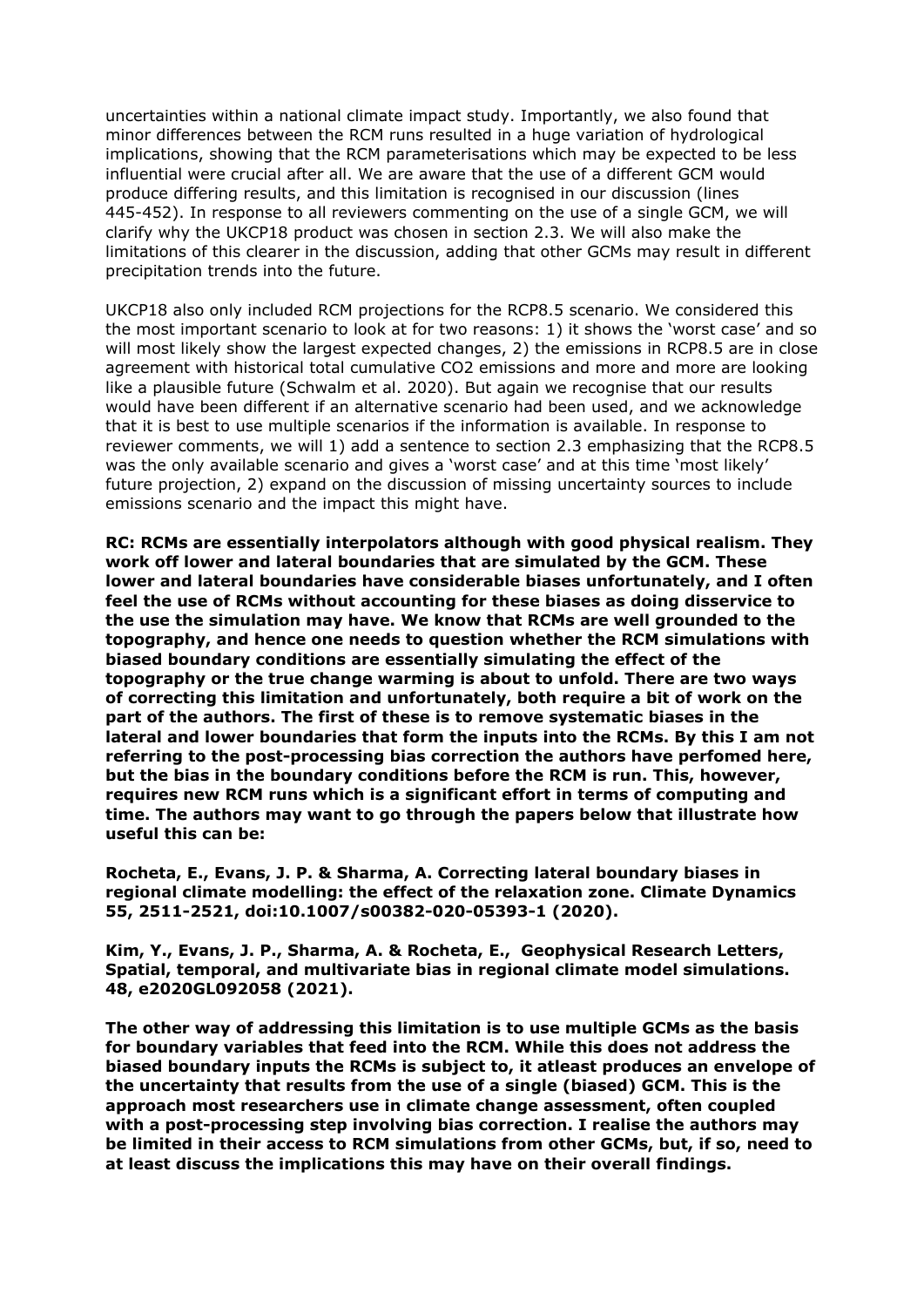Response: Thank you for these suggestions. We are not running the RCMs ourselves, so while this is an interesting idea it is not feasible in the context of our study. We do note in the discussion that a single GCM was used and therefore we do not sample the full range of climate uncertainty. In response to these reviewer comments we will extend the discussion on implications of using a single GCM but with an ensemble of RCM's (as stated in response to the comment above).

**RC: The only other comment I have is regarding the use of the distributional bias correction adopted. Given the importance of antecedent conditions (which the authors have noted), not considering bias in persistence attributes can misrepresent the relationship between pre-storm wetness and storm extremes. This is evident even in urban catchments where one would usually not expect antecedent conditions to matter. It may be worthwhile for the authors to assess this dependence in their bias corrected precipitations and observations, incase there is a bias present. This may be especially important in those catchments where they are seeing a decrease in flood magnitudes.**

Response:

We agree that bias in persistence attributes is an important and challenging issue. While bias in precipitation persistence has been evaluated in the climate modelling community (Armal et al. 2020; Kumar et al. 2013; Moon et al. 2019), we have not seen any papers where it has been addressed for hydrological modelling.

The choice of bias correction methodology is difficult, with a balance between correcting the data as much as necessary for meaningful hydrological simulations, but not making those methodologies too complex and thus even more difficult to justify as being plausible in future climates. We selected the distributional bias correction approach as it suitably corrects both high and low precipitation events (opposed to for example monthly mean bias correction which simply scales both light and heavy rainfall by the same percentage). This was successful in correcting the overall distribution of precipitation, including the mean daily rainfall bias and heavy rainfall biases discussed in the supplement S1. The bias correction we applied also significantly improved RCM overestimation of the number of rainy days (Figure S4), resulting in the RCMs having a similar number of wet days to the observations. It's important to recognise here that we cannot correct weather sequences that are likely to hold in future scenarios. We can only readily correct a statistical distribution approach to climate model output, indeed some colleagues do not correct at all and only look at the delta changes between current and future periods (e.g. Bell et al. 2009, Bell et al. 2012). Whilst we recognise the dangers in doing that (i.e. that you might be in a different non-linear rainfall-runoff response of catchment states by using uncorrected simulations), at least such approaches are not changing the physics within the models. Here we believe, for current best practice, we have taken the rational approach to statistical correcting that has improved wet/dry day RCM outputs and thus in part has improved such biases. We believe exploring these issues further would take a considerable amount of research to understand the nuances and impacts and how persistence bias changes are relevant for future scenario simulations, this is a very challenging piece of research. We will write more about this in our revised manuscript and discuss the issues.

In response to this comment, we will therefore note that climate models have biases in persistence attributes, and therefore may not be able to simulate persistent wet/dry periods well.

References: